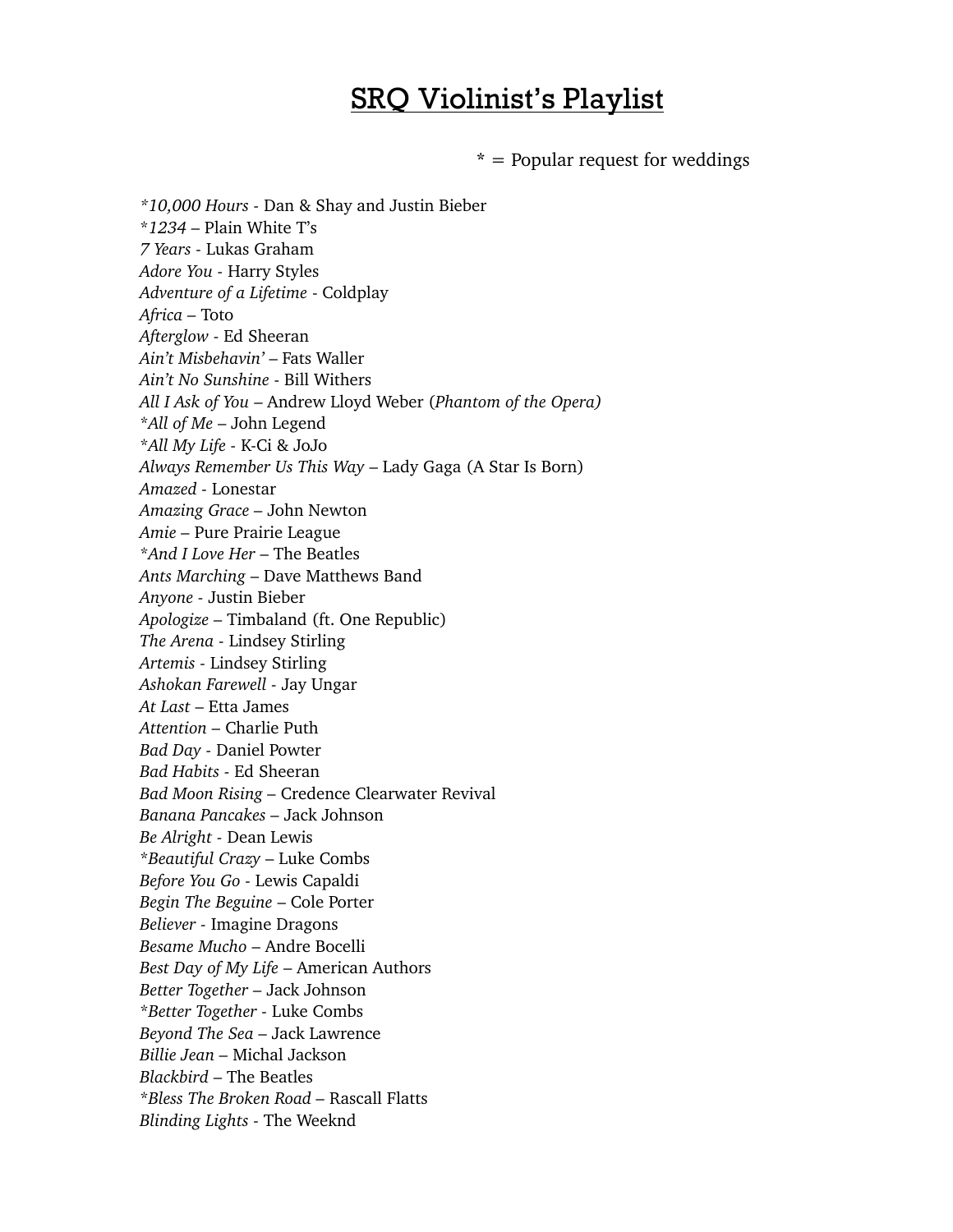*The Bones -* Maren Morris *Break My Heart -* Dua Lipa *Broken Halos –* Chris Stapleton *Brown Eyed Girl –* Van Morrison *Bruises -* Lewis Capaldi *Bubbly –* Colbie Caillat *\*Canon in D* – J. Pachelbel \**Can You Feel The Love Tonight* – Elton John *\*Can't Help Falling In Love* – Elvis Presley *Can't Stop The Feeling* - Justin Timberlake *Chasing Cars –* Snow Patrol *Cheap Thrills –* Sia *Circles -* Post Malone *Clocks* – Coldplay *Closer* – The Chainsmokers *Closing Time –* Semisonic *Cold -* Chris Stapleton *Cold Heart -* Elton John and Dua Lipa *Colder Weather –* Zac Brown Band *Come a Little Closer –* Dierks Bentley \**Conversations in the* Dark - John Legend *Counting Stars –* One Republic *Country Roads* – John Denver *Crazy -* Gnarles Barkley *Cruise –* Florida Georgia Line *Crystalize –* Lindsey Stirling *The Dance* – Garth Brooks *Dance Monkey* - Tones and I *Dancing In The Moonlight -* Toploader *Dancing With A Stranger –* Sam Smith *Danny Boy* – Frederic Weatherly *Desperado –* The Eagles *Diamonds -* Sam Smith *\*Die a Happy Man –* Thomas Rhett *Doin' Time* - Lana Del Ray *Don't Know Why* – Norah Jones *Don't Start Now -* Due Lipa *Don't Stop Believin' –* Journey *Don't Stop Me Now –* Queen *Dreams -* Stevie Nicks *Drift Away -* Uncle Kracker *Dust In The Wind –* Kansas *Easy –* Lionel Richie *Easy On Me -* Adele *Edge of Glory –* Lady Gaga *Elusive Butterfly –* Bob Lind *Every Breath You Take* - The Police *Everything I Do, I Do It For You -* Bryan Adams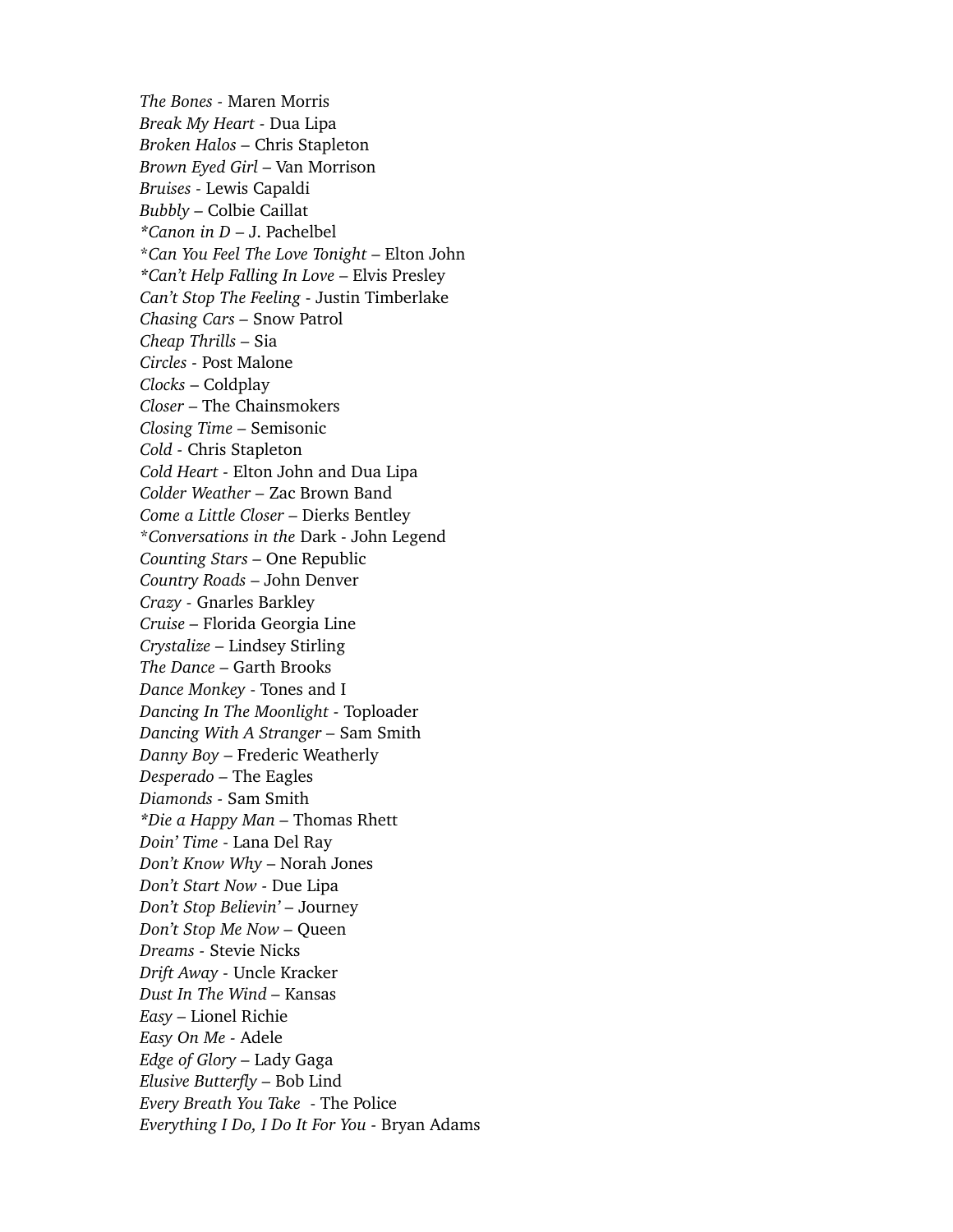*Evil Woman –* Electric Light Orchestra \**Faithfully –* Journey *Feel It Still* – Portugal. The Man *Fields of Gold* – Sting *Fix You* – Coldplay *Folsom Prison Blues –* Johnny Cash *Forever Young –* Rod Stewart *Free –* Zac Brown Band *Game of Thrones Theme Song Get Lucky* – Daft Punk *Girl From Ipanema -* Antonio Carlos Jobim *Girls Like You* – Maroon 5 *The Godfather* (Love Theme) *God Gave Me You -* Blake Shelton *Goodbye Yellow Brick Road* – Elton John *Good Riddance* – Greenday *Gravity –* Sara Bareilles **\****Hallelujah* – Leonard Cohen \**Halo -* Beyonce *Happier –* Marshmello *Happy* – Pharrell Williams *Harvest Moon –* Neil Young *Havana –* Camila Cabello *Have You Ever Seen The Rain –* CCR *Heathens -* Twenty One Pilots *Here Comes The Sun –* The Beatles *Hey Brother* – Avicii *Hey Jude* – The Beatles *Hey Soul Sister –* Train *High Hopes –* Panic at the Disco *Higher -* Creed \**Higher Love -* Whitney Houston (Kygo Remix) *Highway 20 Ride -* Zac Brown Band *H.O.L.Y.* – Florida Georgia Line *Home* – Phillip Phillips *Honey Bee* – Blake Shelton *Hotel California -* The Eagles *\*How Sweet It Is (To Be Loved By You) –* Marvin Gaye *I Can Only Imagine –* Mercy Me *I Can See Clearly Now* – Johnny Nash *I Choose You* - Sara Bareilles \**I Cross My Heart -* George Strait \**I Don't Want to Miss A Thing –* Aerosmith *I Just Called To Say I Love You -* Stevie Wonder *I Look To You -* Whitney Houston *I See The Light –* From Disney's Tangled *I Shot The Sheriff* - Bob Marley (jazzy version) *I Swear -* John Michael Montgomery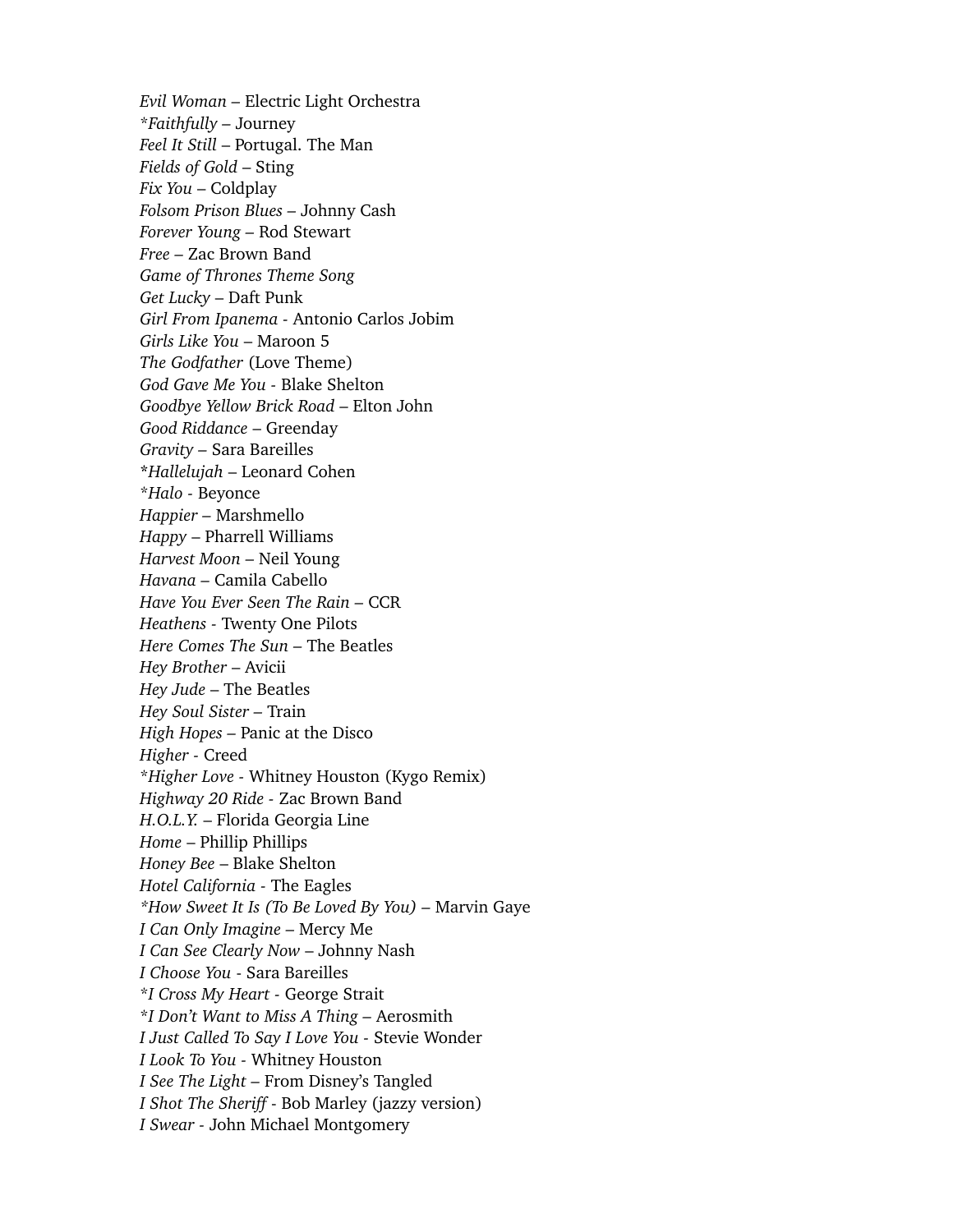*I Wanna Be Sedated* - Ramones *I Want It That Way* – Backstreet Boys *I Will Follow You Into the Dark –* Death Cab For Cutie *I Wish –* Stevie Wonder \**If I Ain't Got* You – Alicia Keys *If You're Gone -* Matchbox Twenty *Ily -* Surf Mesa *Imagine* – John Lennon *I'm In The Mood For Love* – Jimmy McHugh *I'm Not The Only One* – Sam Smith *I'm Still Standing -* Elton John **\****I'm Yours* – Jason Mraz *In My Life* – The Beatles *Intentions* - Justin Bieber \**Isn't She Lovely* – Stevie Wonder *It's A Great Day To Be Alive -* Travis Tritt *The Joke -* Brandi Carlile *Just Give Me A Reason* – Pink *Just The Way -* Parmalee \**Just The Way You Are* – Bruno Mars *Just To See You Smile* - Tim McGraw *Killing Me Softly* – The Fugees *Kiss From a* Rose - Seal *Kiss The Girl* – From *The Little Mermaid Kokomo –* The Beach Boys *L-O-V-E* – Nat King Cole *Landslide -* Stevie Nicks *Layla -* Eric Clapton *La Vie En Rose -* Edith Piaf *Leader of the Band -* Dan Fogelberg *Lean On* – Major Lazor and DJ Snake *Let Her Go -* Passenger *Let It Be –* The Beatles *Let It Go –* James Bay *Let Me Love You –* Justin Bieber *Like I'm Gonna Lose You –* Meghan Trainor *Living on a Prayer -* Bon Jovi *Lose Somebody -* Kygo & One Republic *\*Love Me Like You Do* – Ellie Goulding *Love Someone -* Lukas Graham *Love Yourself* – Justin Bieber *Lucky* - Jason Mraz *Mack The Knife -* Bobby Darin \**Make You Feel My Love –* Bob Dylan *Man In The Mirror* – Michael Jackson **\****Marry Me* – Train **\****Marry You* – Bruno Mars *Master of Tides -* Lindsey Stirling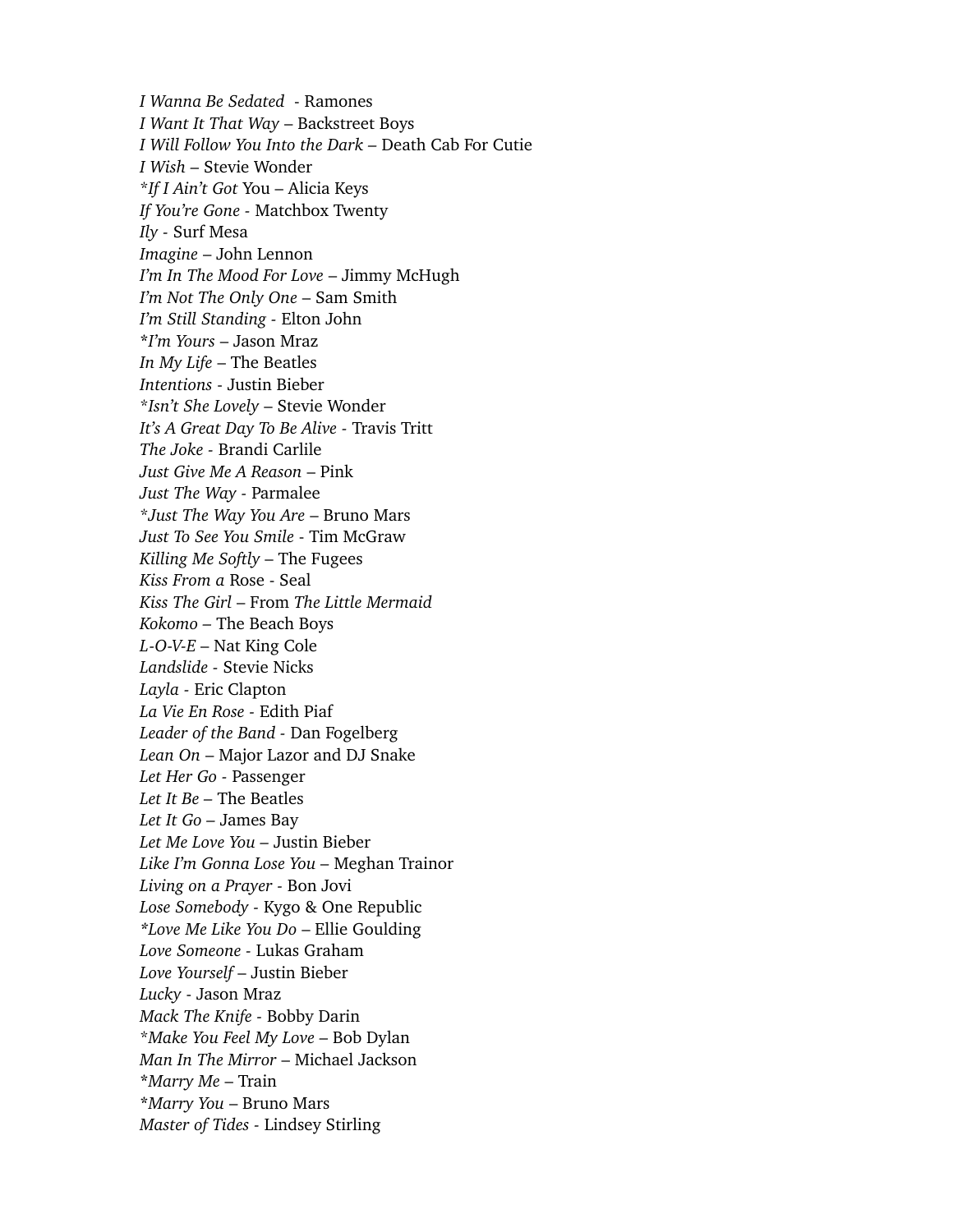*Meant To Be -* Florida Georgia Line *Memories -* Maroon 5 *Memory -* Andrew Lloyd Weber (from *Cats*) *Michael Jackson Medley* – (Lindsey Stirling arrangement) *Michelle* – The Beatles *The Middle -* Zedd *Money* – Pink Floyd *Moondance –* Van Morrison *Moon River -* Henry Mancini *My Best Friend* - Tim McGraw *My Heart Will Go On -* Celine Dion (*Titanic*) *My Life -* Billy Joel *My Little Girl -* Tim McGraw *My Wish -* Rascal Flatts *My Way* – Frank Sinatra *Neon Moon -* Brooks and Dunn *Never Enough* – From The Greatest Showman *New Light* - John Mayer *Nothing Else Matters –* Metallica *Numb -* Linkin Park *On My Way –* Boyce Avenue *One –* U2 *Ophelia -* The Lumineers *Paint It Black –* The Rolling Stones *Parachute* – Chris Stapleton *Patience -* Guns N' Roses *Peaceful Easy Feeling -* The Eagles *\*Perfect –* Ed Sheeran *Photograph* – Ed Sheeran *Piano Man* – Billy Joel *A Pirate Looks At Forty -* Jimmy Buffett *Pompeii* – Bastille *The Prayer* – David Foster *Purple Rain –* Prince *Put Your Records On -* Corinne Bailey Rae *Radioactive* – Imagine Dragons *Rainbow* - Kacey Musgraves *Rather Be* – Clean Bandit *The Reason - Hoobastank Reckless Love -* Cory Ashbury *Remember You Young* - Thomas Rhett *\*Rhythm Of Love –* Plain White T's *Riptide -* Vance Joy *River Flows In You* - Yiruma *Rockabye* – Clean Bandit *Rolling In The Deep –* Adele *Rude* – Magic *Sailing -* Christopher Cross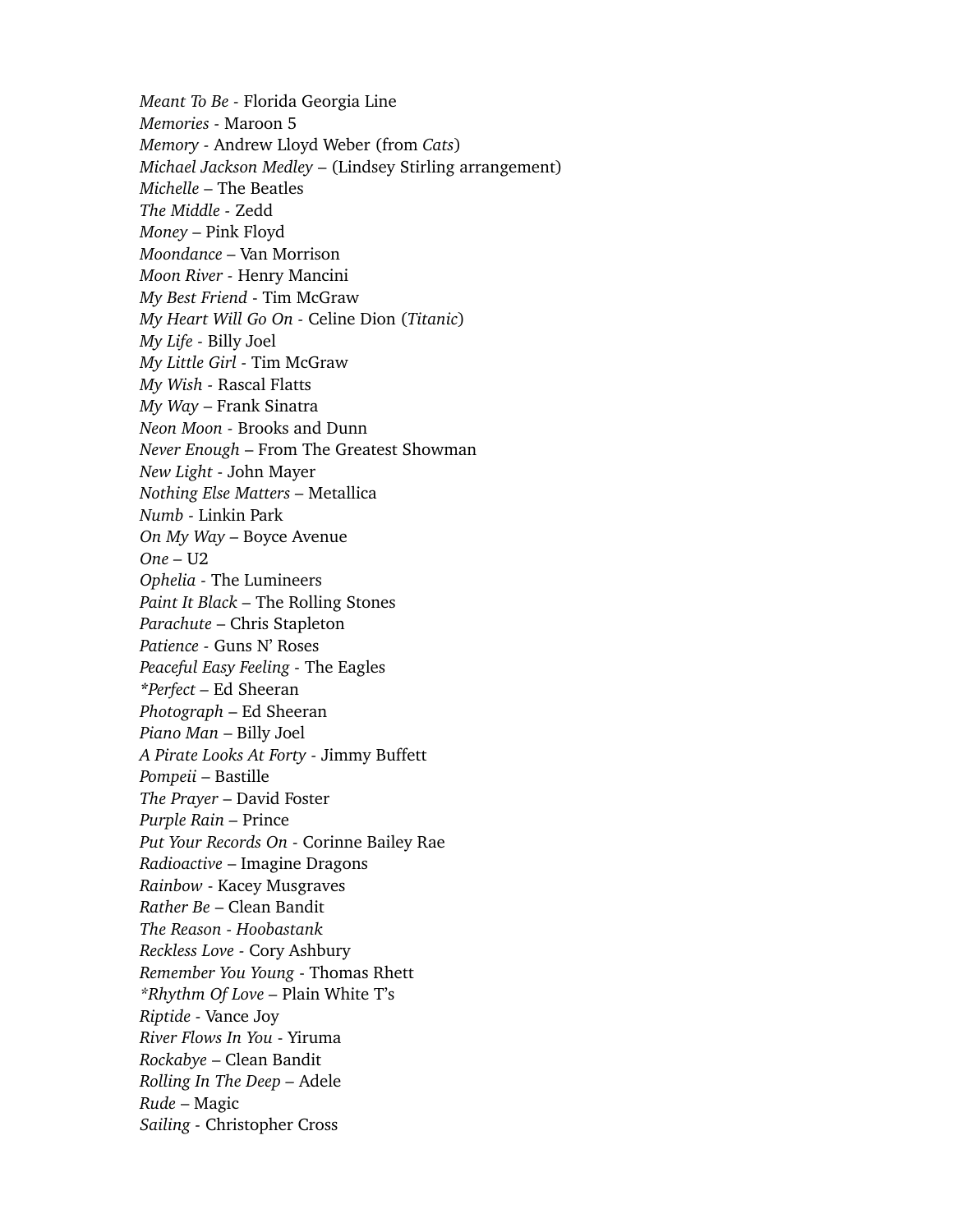*Santeria –* Sublime *Savage Love -* Jason Derulo *Save Your Tears -* The Weeknd *Say So -* Doja Cat *Say Something* – A Great Big World *\*Say You Won't Let* Go – James Arthur *Secrets* – One Republic *Seminole Wind -* John Anderson *Senorita* – Shawn Mendes *September -* Earth, Wind, and Fire *\*Shallow* – Lady Gaga & Bradley Cooper *She Used To Be Mine* – Sara Bareilles *She Will Be Loved –* Maroon 5 *Shivers -* Ed Sheeran *Shut Up and Dance* – Walk The Moon *Simple Man -* Lynyrd Skynyrd *Sittin' on the Dock of the Bay –* Otis Redding *Sky Full of Stars -* Coldplay *Somebody To Love -* Queen *Someone Like You –* Adele *Someone You Loved* – Lewis Capaldi *Something -* George Harrison *Something Just Like This* - The Chainsmokers/Coldplay *Somewhere Only We Know –* Keane *(Somewhere) Over The Rainbow* – Harold Arlen (island version) *Southern Cross* - Crosby, Stills & Nash \**Speechless –* Dan and Shay *Stand By Me –* Ben E. King \**Starting Over -* Chris Stapleton *Stay -* Kid Laroi & Justin Bieber *Stay With Me* – Sam Smith *Still Falling For You -* Ellie Goulding *Sucker -* Jonas Brothers *\*Sugar* – Maroon 5 *A Summer Song* - Chad & Jeremy *Summer of '69* – Bryan Adams *Sunflower* - Post Malone *Sway -* Michael Buble *Sweet But Psycho* – Ava Max *Symphony –* Clean Bandit *\*Tale as Old as Time* (Beauty and the Beast Theme) *Tequila Sunrise -* The Eagles *Then* – Brad Paisley *\*Thinking Out Loud* – Ed Sheeran *This is What You Came For* – Calvin Harris *This Must Be The Place -* Talking Heads *\*A Thousand Years* – Christina Perri *Three Little* Birds – Bob Marley